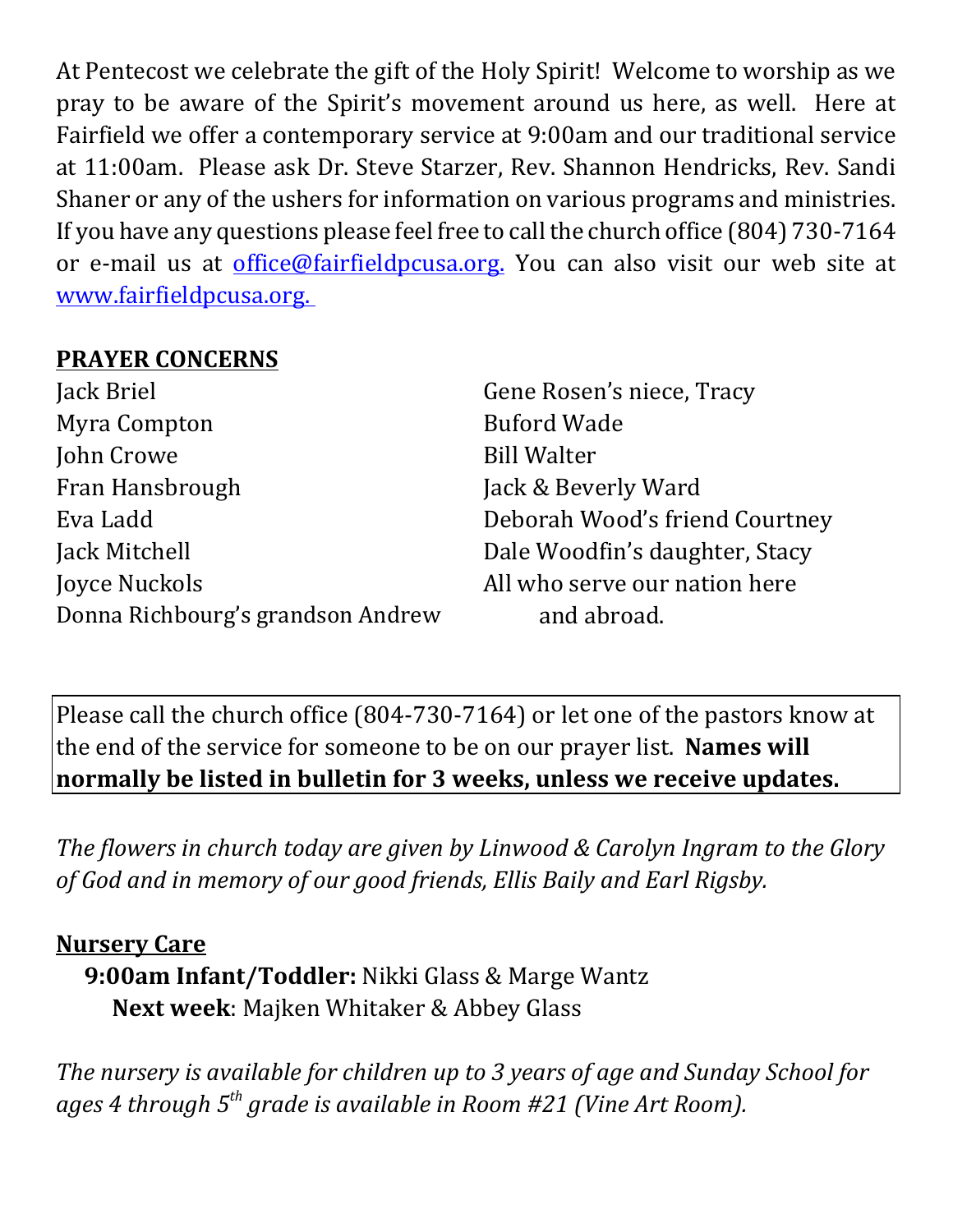**Our Mission Fund Drive** officially ends today. If you have not yet had a chance to make a donation, the opportunity is still there. Make sure to mark your check or envelope "Missions" so the money will be allocated toward the drive. Thank you for your generosity.

**MCEF COLLECTION IS TODAY.** If you would like to make a monetary donation, please write MCEF in the memo part of your check and mark it on the offering envelope as well. Thank you.

**BINGO & PIZZA:** The Deacons invite everyone to join together **next Sunday** after the 11:00 service in the Heritage Hall to play Bingo and eat pizza! Please fill out a reservation form enclosed with your bulletin so we can now how much pizza to purchase. Did I forget to mention.... there will be prizes!

Our church will host the **American Red Cross for a blood drive** on Tuesday, **June 21 from 1‐6pm** in the Heritage Hall. All donors will receive an e-gift card to the merchant of their choice as a thank-you for donating blood. For an appointment, please visit redcrossblood.org or call 1-800-RED CROSS.

**The Deacons** need some folks to help water and weed our garden as needed. Pat Daugherty and his family donated and planted some tomatoes, peppers, onions, squash, cucumbers, and beans. They also put a fence around the area to keep the critters out. There is a water hose/pump near the garden. When the plants are ready to be harvested, feel free to take some and share God's bounty with a neighbor or someone in need. There is also another small area where someone can plant more veggies and fruits if they wish. Thank you to all who have already helped with this special garden! Hopefully we can keep it going!